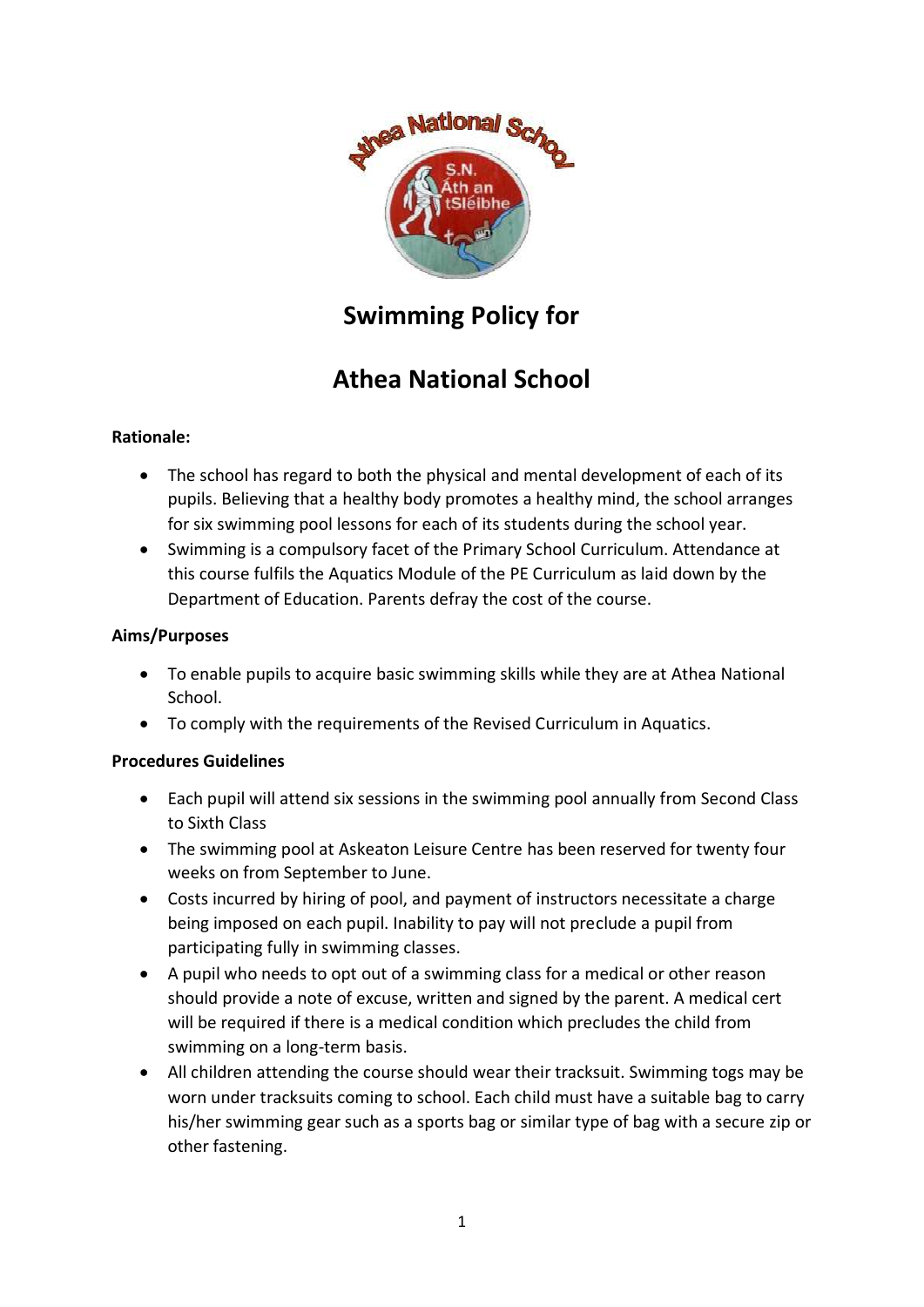- All items brought to the pool must be clearly labelled with the child's name. This includes the bag, tracksuit, socks, underwear and shoes.
- Each child must have their own togs, towel, hair brush and swim cap, all of which must also be marked.
- While in the pool, pupils must endeavour to obey the instructor's orders at all times and comply with the School Code of Conduct.
- Teachers of all classes should remain on the viewing deck during the lesson in order to supervise the overall group and pupils who may need to use the toilets during the lesson.
- In the event of swimming gear being forgotten it is customary for teachers to send the pupil to the office to phone home.

## **Instructional Arrangements**

- A swimming programme for all classes from Second to Sixth is organised in September
- Parents are notified of the swimming time-table as soon as it is compiled in September
- Instruction in the pool will be provided by Coral Leisure Centre, Askeaton coaches.
- Also, a number of parents will be requested to help with supervision of children. In compliance with legislation any parents who help with dressing of children will be obliged to undergo garda vetting by the school.

#### **Travel and Supervision Arrangements**

Pupils will be accompanied by and supervised by class teacher on the way to and from the pool and the school. Pupils will take a bus to the pool and the class teacher and SNA (if applicable) will provide supervision before and after the swimming lesson.

Only with written permission signed by the parents/guardians will pupils be permitted to miss their swimming lesson.

#### **Health and Safety**

Best practice in relation to the supervision, instruction and child protection procedures as outlined by the Irish Sports Council, Swim Ireland and the National Safety Council will be adhered to at all times.

Pupils are required to behave at all times in a manner that ensures the safety of all involved in school swimming.